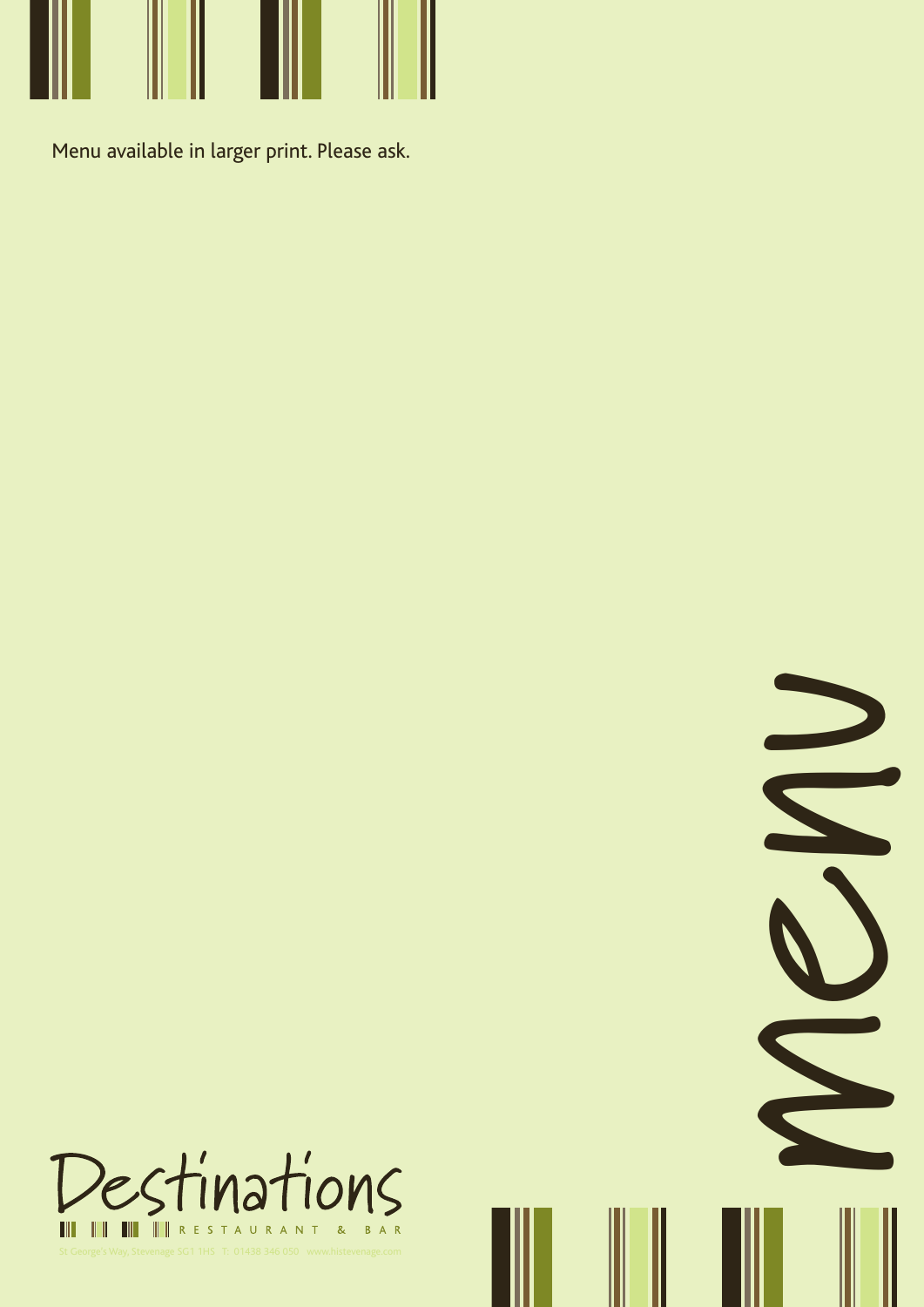#### Room Service Menu

All items available 12 noon till 10.30pm unless specified (24) which are available 24 hours.

Something light...

Sandwiches are available on a choice of white or wholemeal sliced bread, focaccia roll or in a flour tortilla wrap and are served with salad garnish, coleslaw and crisps

| Gammon ham and cucumber (24)                                                                                                                                                                               | £5.75  |
|------------------------------------------------------------------------------------------------------------------------------------------------------------------------------------------------------------|--------|
| Chicken and bacon mayonnaise (24)                                                                                                                                                                          | £5.95  |
| Mature cheddar, pickle and tomato (V) (24)                                                                                                                                                                 | £5.00  |
| Tuna, mayonnaise and red onion (24)                                                                                                                                                                        | £5.75  |
| Free range egg, mayonnaise and rocket salad (V) (24)                                                                                                                                                       | £5.00  |
| Chicken, bacon and cheese baguette<br>chargrilled chicken, bacon and mature cheddar in a freshly baked<br>baguette, served with salad garnish, coleslaw and skinny fries                                   | £9.50  |
| Tuna melt<br>a triple toasted sandwich available on wholemeal or white<br>bread, tuna mayonnaise topped with melted Swiss cheese<br>served with salad garnish, coleslaw and skinny fries                   | £7.95  |
| Salsa cheese baguette (V)<br>mature cheddar, picant salsa and jalapeño peppers,<br>melted into a freshly baked baguette, served with sour<br>cream, tortilla chips, salad garnish and coleslaw             | £8.00  |
| Soup of the day $(V)$                                                                                                                                                                                      | £5.00  |
| Nacho plate (V)<br>baked spiced nachos, topped with salsa cheese mix,<br>served with sour cream and lime and cilantro salsa                                                                                | £7.00  |
| Southern fried chicken fillets<br>with bourbon barbeque sauce, garnished with a few<br>spiced tortilla chips and salad garnish                                                                             | £8.50  |
| Smoked salmon plate<br>fresh Scottish smoked salmon, simply served with rocket<br>and red onion salad with lemon wedge and brown bread and butter                                                          | £6.75  |
|                                                                                                                                                                                                            |        |
| Something more                                                                                                                                                                                             |        |
| 10 oz New York sirloin steak<br>chargrilled to your liking, served with grilled tomato,<br>a stack of beer battered onion rings and chunky chips                                                           | £22.00 |
| <b>Destinations burger</b><br>prime 60z beef patty topped with bacon and cheese,<br>served in a bun with coleslaw and chunky chips                                                                         | £12.50 |
| Vegetarian falafel and spinach burger (V)<br>served in a toasted bun with tzatsiki, rocket leaves and<br>red onion, served with skinny fries and salad garnish                                             | £12.00 |
| Vegetarian tex mex pizza (V)<br>12" pizza topped with barbeque sauce and loaded with our salsa                                                                                                             | £9.50  |
| cheese mix, jalapeño peppers, red onion, capsicum and sweet corn<br>Margarita pizza (V)<br>12" pizza topped with tomato and basil sauce and<br>mozzarella, served with a bowl of rocket and parmesan salad | £8.95  |
| American hot pizza<br>12" pizza topped with tomato sauce, mozzarella,<br>pepperoni, jalapeño peppers and chilli flakes                                                                                     | £10.00 |
| Grilled salmon fillet (G)<br>served with oven roasted Mediterranean vegetables<br>and loaded jacket potato                                                                                                 | £14.95 |

**Prefer a simpler option? Please tell us what you would like and, if available, our chef will prepare it for you.**

#### **Classic caesar salad (G)**

baby gem leaves bound in our homemade creamy dressing, topped with croutons and parmesan **£7.95** Served with chargrilled chicken or Cajun salmon supreme **£13.95 Pappardelle pasta (V) £9.95** tossed with fresh green garden vegetables, in a light cream sauce, finished with fresh mint and parmesan, served with garlic bread

**Waldorf salad (V) (G) £9.95** apple, celery and walnuts dressed in citrus mayonnaise,

tossed together with aged stilton and green leaves

**Warm Moroccan spiced chicken and cous cous salad £14.95** freshly grilled chicken breast tossed with warm spiced cous cous and tomato, flavoured with garlic, lemon and coriander

#### Something on the side...

| Beer battered onion rings (V)    | £4.00 |
|----------------------------------|-------|
| Chunky chips (V) (G)             | £4.00 |
| Skinny fries $(V)$ (G)           | £4.00 |
| Dressed mixed salad (V)          | £4.00 |
| Garlic bread (V)                 | £3.50 |
| Garlic bread with cheese (V)     | £4.00 |
| Steamed fine beans (V) (G)       | £4.00 |
| Something sweet                  |       |
| Fresh fruit salad (V) (G)        | £4.95 |
| Bowl of mixed ice creams (V) (G) | £4.95 |
| Rich chocolate brownie (V)       | £5.50 |
| with vanilla ice cream           |       |
| Warm sticky toffee pudding (V)   | £5.95 |
| with custard                     |       |
| Selection of British cheeses (V) | £5.95 |
| with biscuits and grapes         |       |

Beverages...

| Pot of tea, coffee or hot chocolate (24) | £4.50 |
|------------------------------------------|-------|
| served with biscuits                     |       |

## Wine by the glass...

|                             | 125ml | 175ml | 250ml |
|-----------------------------|-------|-------|-------|
| White                       |       |       |       |
| Arium Airen Blanco Albali   | £3.25 | £4.50 | £6.25 |
| Corte Vigna Pinot Grigio    | £3.50 | £4.95 | £6.95 |
| Luis Felipe Sauvignon Blanc | £3.50 | £4.95 | £6.95 |
| Solstice Chardonnay         | £3.50 | £4.95 | £6.95 |
| La Campagne Viognier        | £3.50 | £4.95 | £6.95 |
| Red                         |       |       |       |
| Arium Tempranillo-Garnacha  | £3.25 | £4.50 | £6.25 |
| Berri Estate Merlot         | £3.50 | £4.95 | £6.95 |
| Solstice Shiraz             | £3.50 | £4.95 | £6.95 |
| Rioja Marqués de Morano     | £3.75 | £5.25 | £7.25 |
| Callia Cabernet Sauvignon   | £3.75 | £5.25 | £7.25 |
| Rare Vineyards Malbec       | £3.75 | £5.25 | £7.25 |
| Rosé                        |       |       |       |
| Echo Falls White Zinfandel  | £3.50 | £4.95 | £6.95 |
| Pinot Grigio Rosato         | £3.75 | £5.25 | £7.25 |
|                             |       |       |       |

A tray charge of £2.50 will be added to your bill for all room service orders. Some of our dishes may contain traces of nut products. Please advise us in advance of ordering of any allergies.

(V) = suitable for vegetarians

(G) = gluten free

(24) = available 24 hours